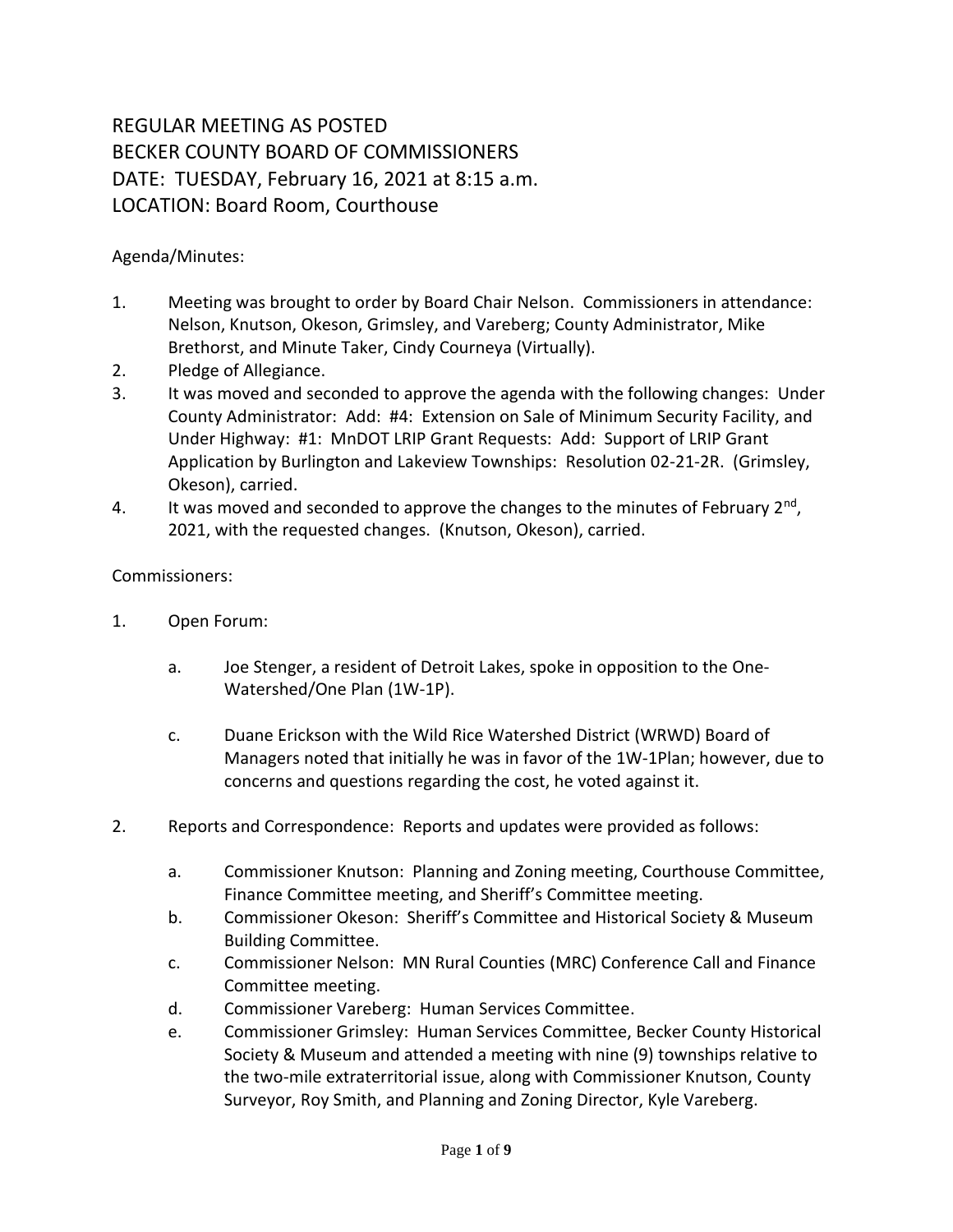Commissioner Grimsley reported that he was recently appointed to serve on the MCIT Board. With no cost to the County, no formal action was needed or taken by the Board.

- f. County Administrator, Mike Brethorst: Noted that contracts for the Historical Society & Museum Building Project are almost complete and will be brought forward to the Board at the next Board meeting for approval.
- 3. Appointments:
	- a. It was moved and seconded to appoint Jon Olson to the Zoning Ordinance Review Board, to serve a three-year term representing District 2. (Grimsley, Knutson), carried.
	- b. It was moved and seconded to reappoint Ray Thorkildson to the Planning Commission, to serve another three-year term representing District 1. (Knutson, Okeson), carried.

County Administrator – Mike Brethorst presented:

- 1. One Watershed-One Plan (1W-1P) Buffalo Red River: Resolution 02-21-2C
	- a. Discussion was held regarding the One Watershed-One Plan for the Buffalo-Red River and Wild Rice-Marsh River, with Bryan Malone, Becker County Soil & Water Conservation District (BCSWCD) Director and Ed Clem, BCSWCD Resource Technician. Also in attendance were Duane Erickson, Wild Rice Watershed District Board Manager, along with Board Conservationist, Peter Waller, from the Board of Soil & Water Resources (BSWR) attending virtually.
	- b. It was moved and seconded to approve Resolution 02-21-2C, to Adopt and Implement the Buffalo-Red River Comprehensive Watershed Management Plan, with removal of Paragraph 6 of said Resolution; and to begin implementation of the approved Comprehensive Watershed Management Plan for the area of the County identified within the Plan. (Okeson, Nelson); a Roll Call Vote was called and taken: Knutson – Nay; Okeson – Yay; Grimsley – Yay; Nelson – Yay; Vareberg – Nay. Motion carried 3-2.
	- c. It was moved and seconded to approve the Buffalo-Red River Watershed Comprehensive Watershed Management Plan – Implementation Agreement by and between Becker, Clay, Otter Tail, and Wilkin Counties and Becker, Clay, West Otter Tail, and Wilkin Soil and Water Conservation Districts, and the Buffalo-Red River Watershed District. (Okeson, Grimsley); a Roll Call Vote was called and taken: Knutson – Nay; Okeson – Yay; Grimsley – Yay; Nelson – Yay; and Vareberg – Nay. Motion carried 3-2.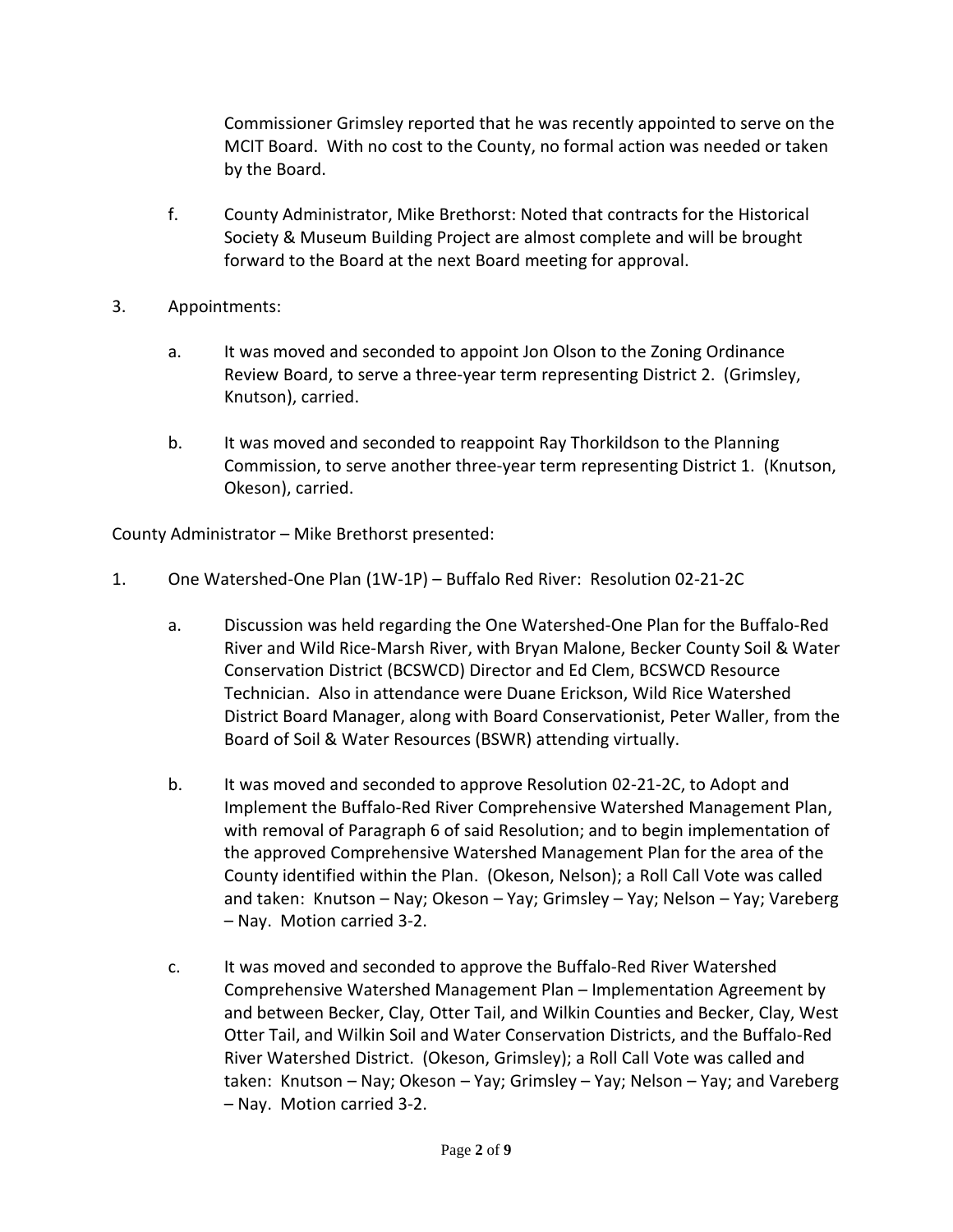- 2. One Watershed-One Plan Wild Rice-Marsh River: Resolution 02-21-2Q:
	- a. It was moved and seconded to approve Resolution 02-21-2Q, to Adopt and Implement the Wild Rice-Marsh River Comprehensive Watershed Management Plan, with removal of Paragraph 6 of said Resolution; and to begin implementation of the approved Comprehensive Watershed Management Plan for the area of the County identified within the Plan. (Nelson, Okeson); a Roll Call Vote was called and taken: Knutson – Nay; Okeson – Yay; Grimsley – Yay; Nelson – Yay; Vareberg – Nay. Motion carried 3-2.
	- b. It was moved and seconded to approve the Wild Rice-Marsh River Watershed Comprehensive Watershed Management Plan – Implementation Agreement by and between Becker, Clay, Clearwater, Mahnomen, Norman and Polk Counties and Becker, Clay, Clearwater, Mahnomen, Norman, and East and West Polk Soil and Water Conservation Districts, and the Wild Rice-Marsh River Watershed District. (Nelson, Okeson); a Roll Call Vote was called and taken: Knutson – Nay; Okeson – Yay; Grimsley – Yay; Nelson – Yay; Vareberg – Nay. Motion carried 3-2.
- 3. Becker Museum Funding Allocation Plan: Becker County Historical Society & Museum Building Campaign: Executive Director, Becky Mitchell was present:
	- a. Information was provided relative to Becker County's \$1.1 million dollar pledge for the Becker County Society & Museum Building Campaign, with three options presented, which included 2, 3, and 4-year payout options.
	- b. It was moved and seconded to approve Option 2 for a 3-year payout, as presented; with payout amounts as follows: Year 1 @ \$775,000.00, Year 2 @ \$162,500.00, Year 3 @ \$162,500.00, for a total amount of \$1.1 million. (Okeson, Nelson), carried.
- 4. It was moved and seconded to approve an additional Extension for the Sale of the Minimum-Security Jail until March 31, 2021. (Knutson, Okeson), carried.

Finance Committee Minutes: Mary Hendrickson presented:

- 1. It was moved and seconded to approve the Regular Claims, Auditor Warrants, and Over-90-Day Claims, as presented:
	- a. Auditor's Warrants (Tuesday Bills):
		- i.  $02/02/2021$  in the amount of \$ 19,447.80
		- ii.  $02/09/2021$  in the amount of \$919,398.75 for a total amount of  $\frac{2}{5}$  938,846.55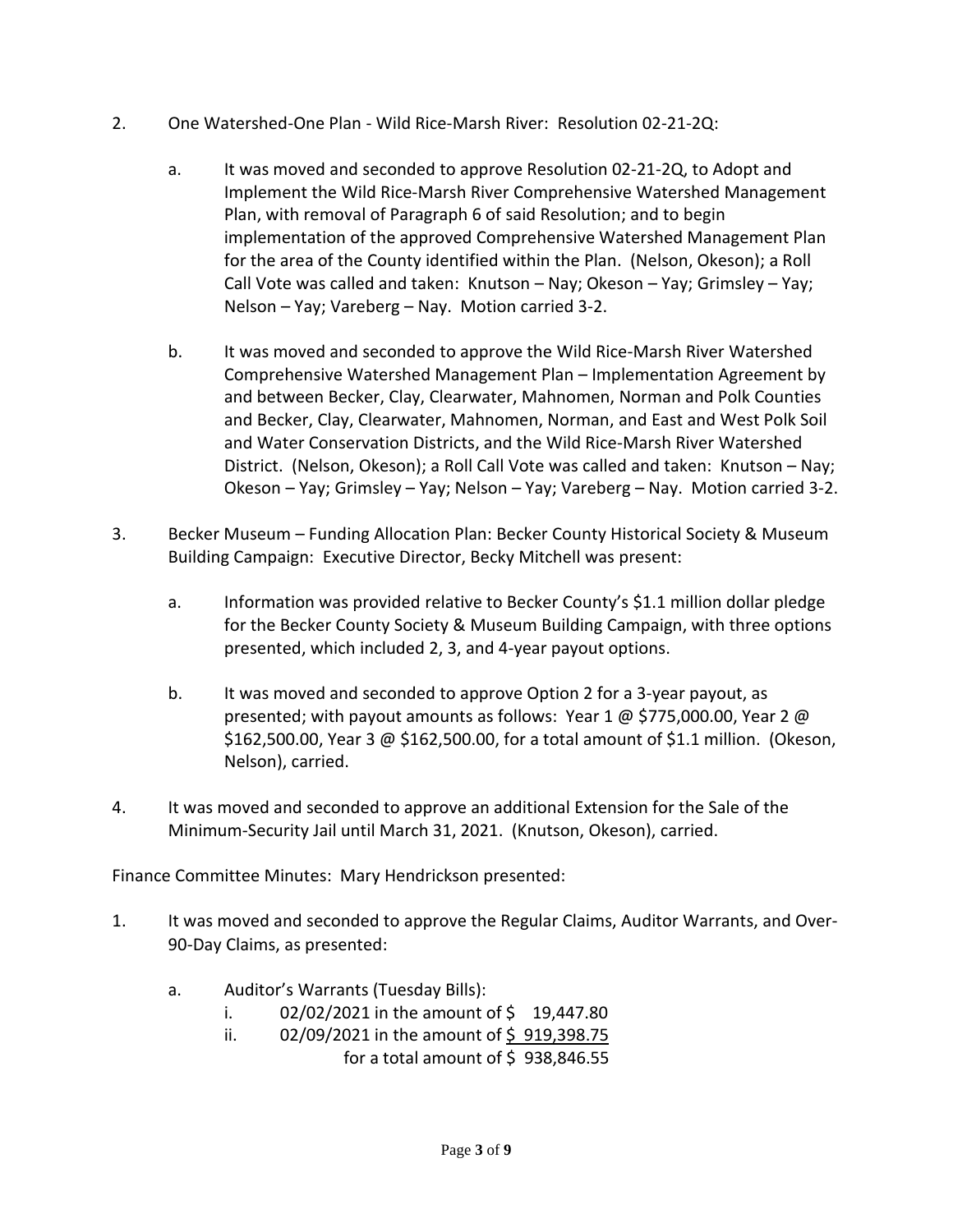- b. Over-90-Day Claims:
	- i. MN Highway Safety & Research dated 11/05/2020 in the amount of \$1,335.00 (invoice just received);
	- ii. Nardini Fire Equipment dated 10/30/2020 in the amount of \$221.17 (invoicing discrepancy for multiple departments);
	- iii. Sanford dated 10/30/2020 in the amount of \$30.00 (invoice just received);
	- iv. Ms. Ecker reviewing Itasca Mantrap Dividend 2020.

(Knutson, Okeson), carried.

- 2. It was moved and seconded to approve to complete Motor Vehicle Electronic Vehicle Title Registrations (EVTR) within the Becker County Motor Vehicle Department, as presented, pending State confirmation on funding, and with final review and approval by the Finance Committee. (Grimsley, Okeson), carried.
- 3. Information was provided relative to the request to solicit an RFQ (Request for Qualifications) to purchase a full financial package, as the current AS400 system is at the "end of life". This will be worked through committee as the dollar amount is significant.
- 4. It was moved and seconded to approve the Daycare Grant Proposal; to make \$1,000.00 grants available for licensed childcare providers in Becker County, as discussed. (Okeson, Knutson), carried.

Auditor-Treasurer: Mary Hendrickson presented:

- 1. Licenses and Permits:
	- a. It was moved and seconded to approve Resolution 02-21-2A, to approve the Gambling Application for Exempt Permit to conduct a Raffle for the Cormorant Lions Club on August 21, 2021, for operations at the Cormorant Community Center, 10929 County Highway 5, Pelican Rapids, MN, in Cormorant Township. (Okeson, Grimsley), carried.

County Attorney – Request to Replace Office Management System/Software: Brian McDonald presented:

1. It was moved and seconded to approve the request to replace Office Management System Software; to purchase a Case Management System Pbk (2-Year Option) by Karpel at the total amount of \$91,325.00 (10% cost to initiate project with remaining due at completion), with an estimated amount of \$34,000.00 taken from the General Fund for said purchase. (Grimsley, Knutson), carried.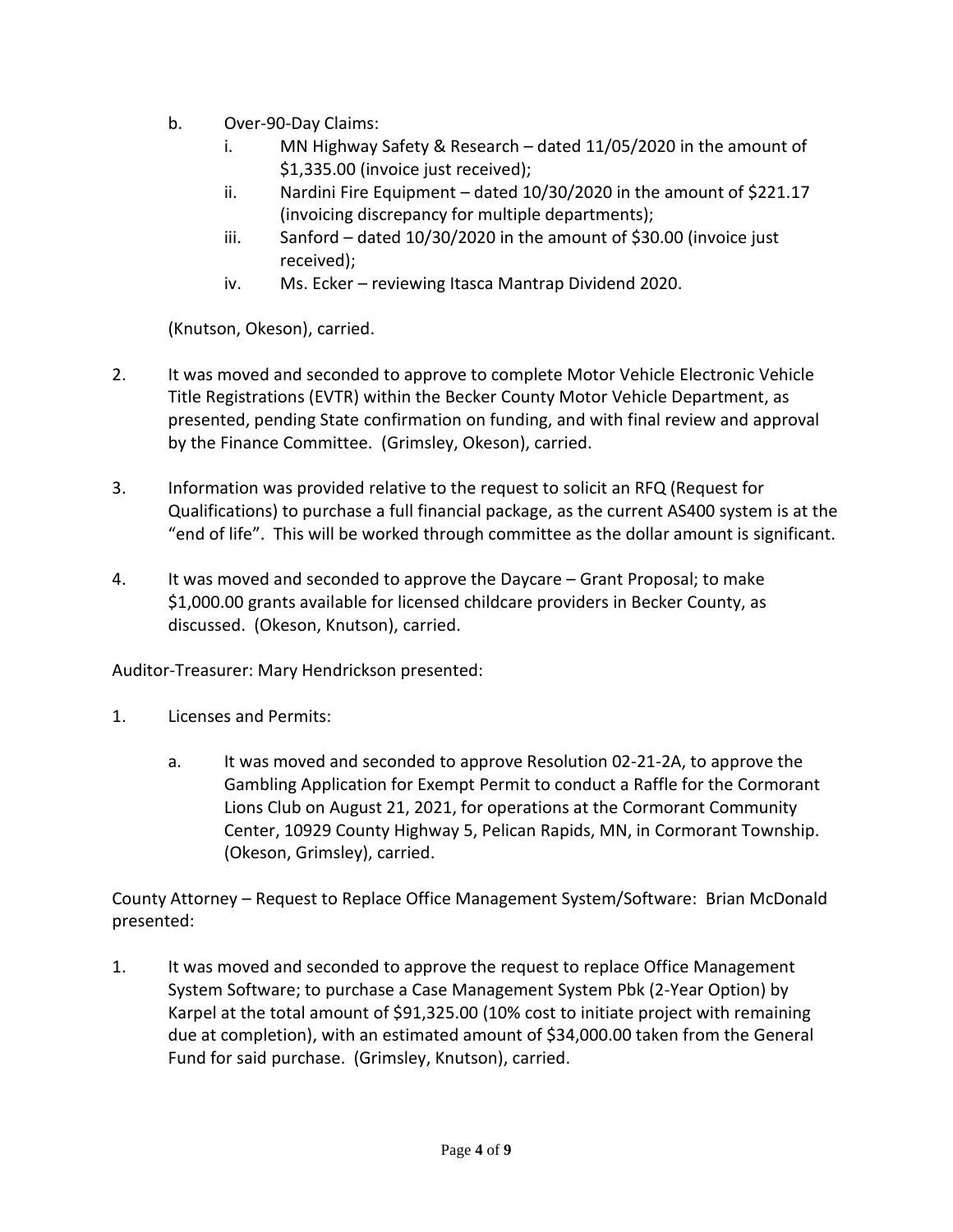Transit – Personnel Request – Two (2) Part-time Transit Bus Drivers: Resolution 02-21-2B: County Administrator, Mike Brethorst, presented:

1. It was moved and seconded to approve Resolution 02-21-2B, to fill two part-time Transit Bus Driver positions through the regular hiring process, due to two resignations. (Grimsley, Okeson), carried.

Sheriff – Todd Glander presented:

- 1. It was moved and seconded to approve Resolution 02-21-2E, to hire a full-time Correctional Officer position through the normal hiring process and if this position creates a part-time vacancy, then to fill that position using the most recent internal/external list or to re-advertise, if necessary. (Knutson, Okeson), carried.
- 2. It was moved and seconded to approve the renewal of the Motorola Service Agreement in the amount of \$11,149.86 with Motorola Solutions, Schaumburg, Illinois, effective January 1, 2021 through December 31, 2021. (Okeson, Knutson), carried.
- 3. Lifesaver Awards Sheriff Todd Glander presented, along with MN-DNR Conservation Officers, Jake Swedberg and Bill Landmark:
	- a. Sheriff Todd Glander presented a record of the life-saving event that took place on August 9, 2020, noting that on the second day of recovery efforts for a young man who had drowned in Detroit Lakes, a storm front was moving into Becker County. At approximately 2:47 p.m., the Becker County Sheriff's office responded to a 911 call from a 58-year-old man whose canoe had capsized due to the increased winds on Tamarac Lake in Height of Land Township in Becker County.

Communications Officer, Lynn Schulberg received the initial 911 call and remained on the phone with the male while he was floating, providing reassurance and support.

Fire Chief Ryan Swanson and Deputy Adam Douglas arrived at the access, and although did not have a boat, drew the attention of Jeff Friesen and Christine Hoffart who were on the lake fishing and who then responded to the access.

Deputy Douglas got in the boat with Friesen and Hoffart and made their way to the male, pulling him to safety in their boat. Chief Swanson remained on shore to assist the male when they arrived.

When safely at the access, the male was treated by EMS and first responders for potential hypothermia and then transported by Deputy Douglas to the Becker County Sheriff's Office where a friend was meeting to pick him up. Sheriff Todd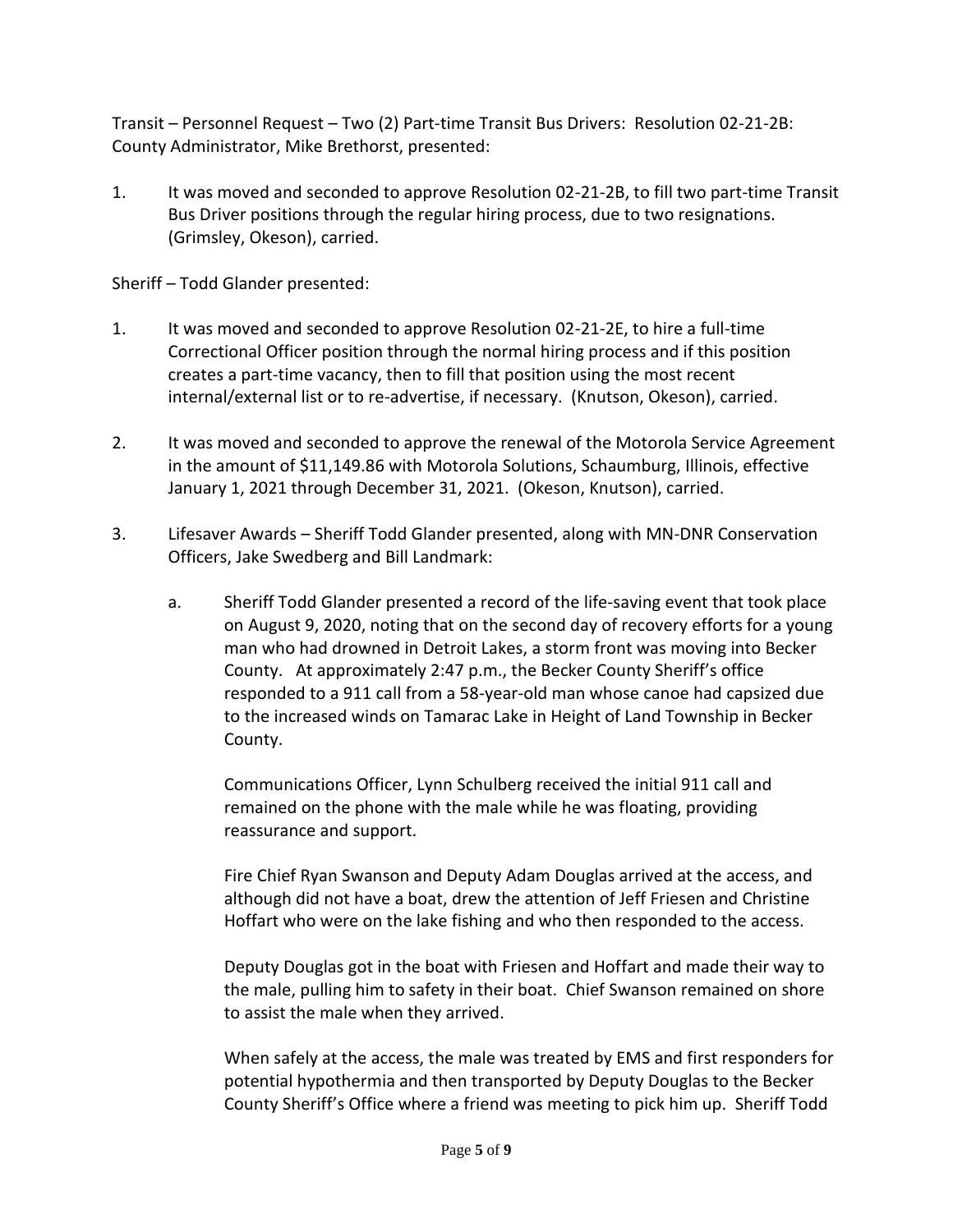Glander and Officers from the MN-DNR presented each of the following individuals with a Becker County Lifesaver Award, recognizing and thanking each of them for their lifesaving efforts: Deputy Adam Douglas, Communications Officer Lynn Schulberg, Jeff Friesen, Chief Ryan Swanson, and Christine Hoffart, who was unable to be present today. Sheriff Todd Glander noted that their "quick response and successful efforts were instrumental in saving this man's life, and that these lifesaving awards are well deserved".

Following, the Board congratulated and thanked the recipients for their lifesaving efforts, and their family and friends for their support as well.

Human Services – Denise Warren presented:

- 1. It was moved and seconded to approve the Amendment to the County Participation Agreement with UCARE MN; the payment exhibit containing reimbursement provisions for Public Health Nurse Home visits as amended, with an increase of \$70.00 for covered services provided to MN Health Care Programs Enrollees, effective April 1, 2021. (Grimsley, Okeson), carried.
- 2. It was moved and seconded to approve the Addendum to the Purchase of Service Agreement with Rural MN CEP, Inc., effective January 1, 2021 through December 31, 2021, for providing services authorized under the MN Family Investment Program (MFIP) including the Diversionary Work Program (DWP), with a change in the total allocation to \$276,245.00. (Grimsley, Nelson), carried.
- 3. It was moved and seconded to approve Amendment One to the Medica Health Plans Transportation Agreement which was effective May 1, 2020; to modify the Unassisted, Assisted, and Wheelchair Transportation rates, as presented, with the amendment effective January 1, 2021 - April 30, 2021, or 60 days after expiration of the peacetime emergency declared by the Governor that relates to COVID-19, and then with those rates to revert to the previously agreed upon rates. (Grimsley, Knutson), carried.
- 4. It was moved and seconded to approve the Purchase of Service Contract with Lakeland Mental Health Center, effective January 1, 2021 – December 31, 2021; to purchase mental health services from the Center, for adults and children, in accordance with the Comprehensive Mental Health Act, and with revised language changes to Page 2, #3, as discussed. (Grimsley, Knutson), carried.
- 5. It was moved and seconded to approve Resolution 02-21-2D, to hire a full-time Social Worker through the normal hiring process and if filling this vacancy creates another vacancy in the department, to then fill that vacancy also. (Grimsley, Okeson), carried.
- 6. It was moved and seconded to approve the Human Services claims for Human Services, Public Health, and Transit, as presented. (Grimsley, Knutson), carried.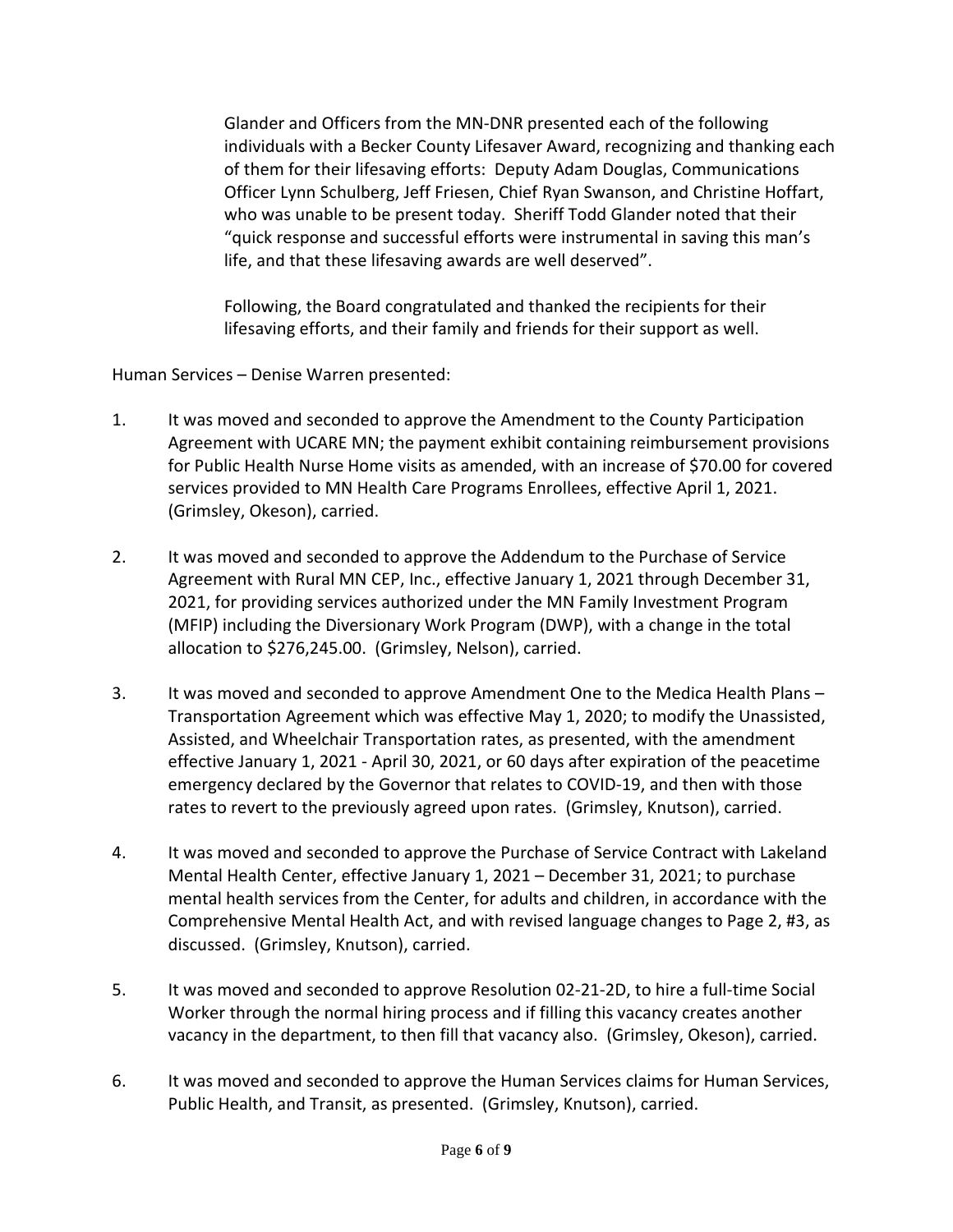Land Use Department – Environmental Services: Steve Skoog presented:

1. It was moved and seconded to approve the purchase of a 2020 McNeilus Meriden 40 CY Front-Loading (FL) Compactor Truck (box mounted on a 2020 Peterbilt Chassis) at the low quote of \$219,915.00, plus applicable sales tax and transfer costs, for a total cost of \$234,262.00, from McNeilus Truck and Manufacturing, Inc., Dodge Center, MN. (Knutson, Okeson), carried.

Land Use – Parks & Recreation: Guy Fischer presented:

1. It was moved and seconded to approve the submittal of the Preliminary Design and Planning Proposal, to be prepared by APEX Engineering Group in Detroit Lakes, at a cost of \$12,500.00, for the CSAH 22 Trail – CSAH 6 to the River, for grant consideration to the Partnership4Health. (Okeson, Grimsley), carried.

Becker County Soil & Water Conservation District – Marsha Watland and BCSWCD Director, Bryan Malone, presented:

- 1. Marsha Watland presented an overview of the Becker County Agricultural Inspector 2020 Annual Report & Workplan Summary.
	- a. It was moved and seconded to accept the Becker County Agricultural Inspector 2020 Annual Report & Workplan Summary, as presented. (Okeson, Nelson), carried.
- 2. Marsha Watland also presented information relative to the MN Hemp Program and a letter from the MN Department of Agriculture, seeking "volunteers" to help with hemp inspections in the future, noting this would be totally voluntary and unpaid. Ms. Watland estimated that she would need approximately 10-20 hours to complete the six sites' inspections and requested approval to participate.

Discussion followed with concerns noted over the State not providing compensation related to the Hemp inspections.

It was moved and seconded to not enter into an agreement at this time with the State of MN – Department of Agriculture, for the Becker County Soil & Water Conservation District to assist with Hemp Inspections, unless the State provides compensation to complete the inspections. (Grimsley, Knutson), carried.

Highway: Jim Olson presented:

1. It was moved and seconded to approve the following resolutions, as presented, to approve Becker County's Support of Local Road Improvement Program (LRIP) Grant Applications by the following townships, and for Becker County to be the project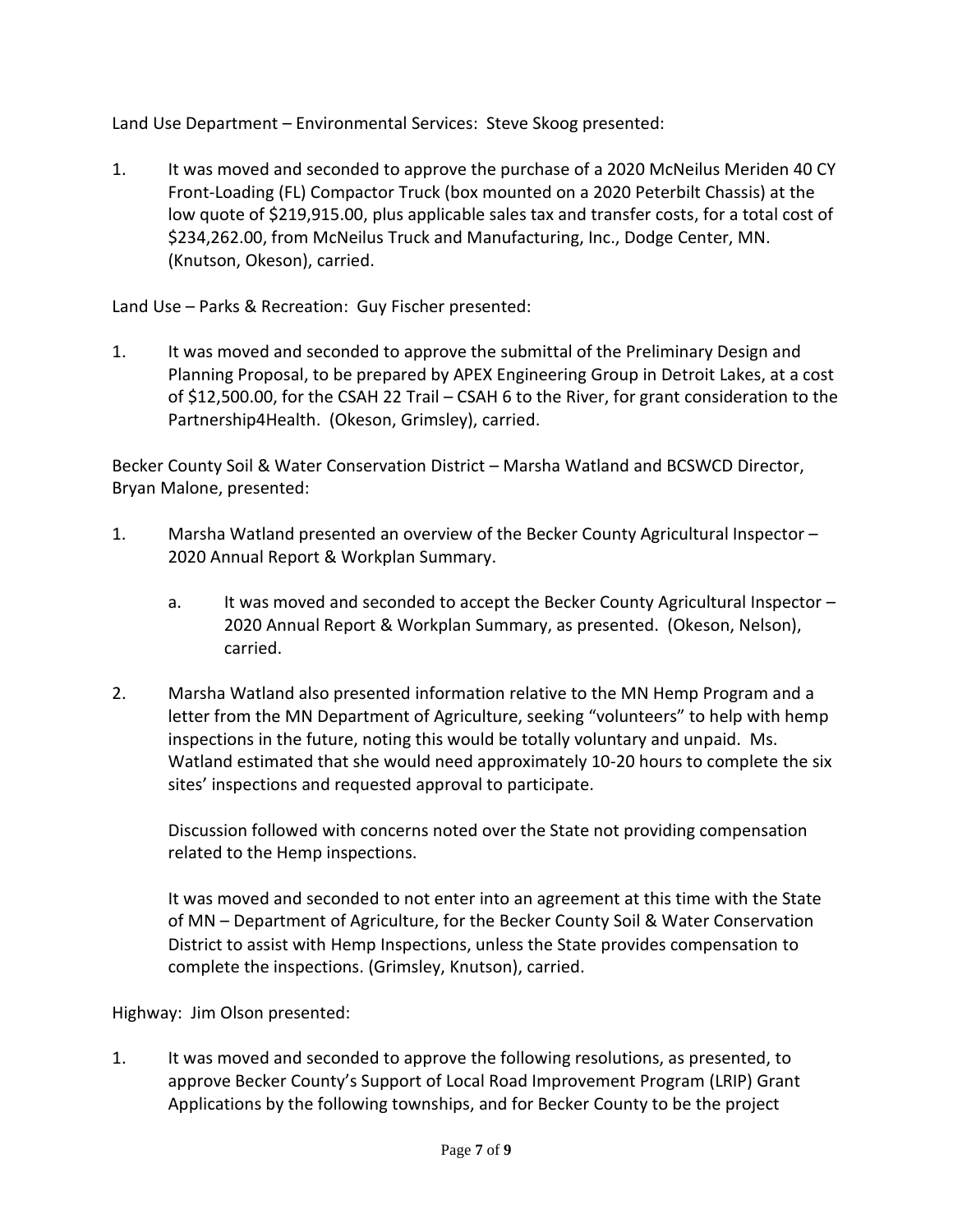sponsor; to include a willingness to secure and guarantee the local share of costs associated with these projects and responsibility for seeing these projects through to their completion, with compliance of all applicable laws, rules, and regulations:

- a) Resolution 02-21-2G: Audubon Township Paving of Maple Ridge Road and Sugar Island Road.
- b) Resolution 02-21-2H: Callaway Township Culvert Replacement and Regrading of Spry Road.
- c) Resolution 02-21-2I: Detroit Township Reconstruction of Highland Drive between State Highway 34 and Randolph Road.
- d) Resolution 02-21-2J: Lake Eunice Township Road Improvements on Buckthorn Road and on East Pearl Lake Road.
- e) Resolution 02-21-2K: Lake View Township Road Improvements on Fern Beach Drive.
- f) Resolution 02-21-2L: Sugar Bush Township Road Improvements on Mary Yellowhead Road and on North Sugar Bush Heights Road.
- g) Resolution 02-21-2M: Two Inlets Township Bituminous Mill and Overlay Work on Two Inlets Drive.
- h) Resolution 02-21-2N: Carsonville Township Culvert Replacement, Regrading Work and other Road Improvements on Guyles Road.
- i) Resolution 02-21-2O: Spruce Grove Township Road Improvements on 520<sup>th</sup> Avenue.
- j) Resolution 02-21-2R Burlington and Lake View Townships Road Improvements on 290<sup>th</sup> Avenue.

(Knutson, Okeson), carried.

- 2. It was moved and seconded to approve Resolution 02-21-2F, to advertise for and hire three (3) part-time Seasonal Maintenance Workers and one (1) part-time Engineering Intern. (Okeson, Nelson), carried.
- 3. It was moved and seconded to approve Resolution 02-21-2P, as presented: Authorizing and Directing the Acquisition of Certain Real Property Interests in Detroit Lakes, Becker County, MN through the Exercise of Eminent Domain relative to the West Lake Drive Project. (Okeson, Grimsley), carried.

County Surveyor – Becker County Townships Subdivision relative to Two-Mile Territory:

1. Phil Hanson from Lake View Township provided an update on the six (6) townships affected by the 2-Mile Extraterritorial issue and provided an outline and summary of meetings held, timeline, and the status of hiring an attorney to work through the process with the City of Detroit Lakes. He reported that the townships would like to take back control of the area and develop one ordinance that mirrors the County's as long as the County will do a review.